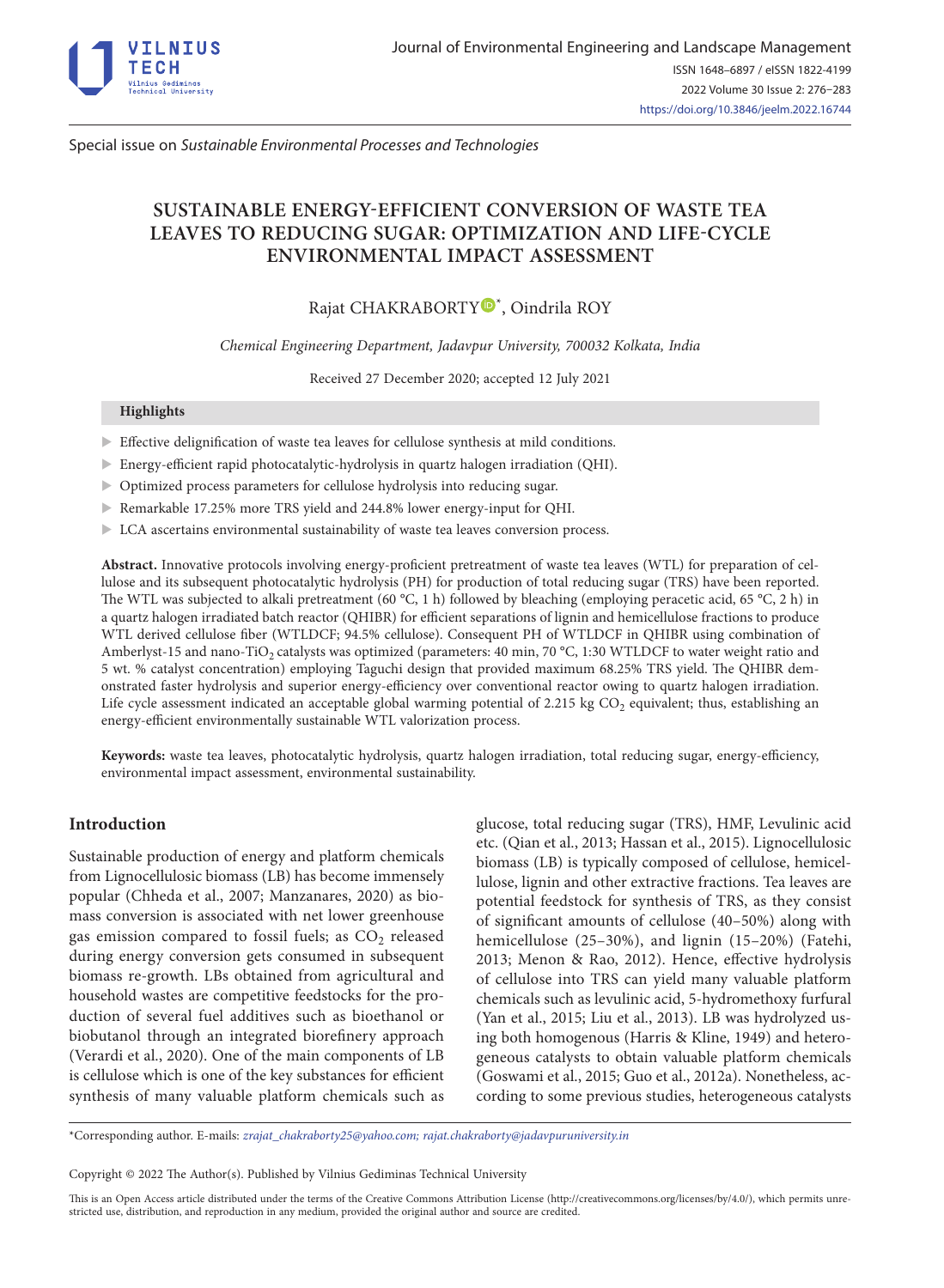are advantageous over homogenous catalysts as they are less corrosive, produce lesser waste stream substances and easier to recycle (Shrotri et al., 2018). Although, ionic liquids have also been promising in the hydrolytic depolymerization of cellulose into TRS (Cai et al., 2012; Guo et al., 2012b; Liu et al., 2013); nonetheless, the overall process is expensive owing to high cost of ionic liquids.

Recent studies have suggested that application of microwave radiation can accelerate the hydrolysis reaction (Zhang & Zhao, 2009; Bian et al., 2014). It was claimed that, the application of microwave radiation (MR) could accelerate the hydrolysis reaction; unfortunately, relatively high power input was required to achieve the desired TRS yield. Tsubaki et al. (2016) and Sun et al. (2015) obtained maximum 60 and 44.6 wt. % TRS yields through hydrolysis of corn starch and microcrystalline cellulose respectively applying 1 kW microwave radiation. Notably, Fan et al. (2013) could merely attain 10 wt. % TRS yield from cellulosic waste under MR at high pressure (300 psi) and temperature (220 °C); thus, making the process energy-intensive. In recent years, our research group has effectively utilized low-energy far infrared radiation for biodiesel and glyceryl laurate production, which seems attractive owing to lesser conversion time and more energy-efficiency compared to conventionally heated reactor (Pradhan et al., 2016; Chakraborty & Mandal, 2015).

Waste tea leaves (WTL) had been effectively used as adsorbent for dye removal (Hameed, 2009; Zuorro et al., 2013), heavy metal removal (Amarasinghe & Williams, 2007; Utomo & Hunter, 2006) and also as antioxidant (Farhoosh et al., 2007; Bharti & Singh, 2020; Zandi & Gordon, 1999). Besides, supercapacitor electrodes were derived from WTL (Peng et al., 2013; Inal et al., 2015). Noticeably, for the hydrolysis of cellulose, high crystallinity inhibits its hydrolytic degradation; thus, pre-treatment of the WTL are highly necessary in order to decrease the crystallinity of the cellulose fibre, which in turn can enhance the availability of the  $\beta$ -1,4-glycosidic bond for efficient degradation to valuable chemicals e.g. TRS. Ball milling was found to enhance the non-crystallinity of WTL derived cellulose fibre (WTLDCF) to a limited extent (Zhao et al., 2006).

Taguchi orthogonal design array (TODA) has been increasingly used for process optimization and also for evaluation of parametric interactions in governing the response or process output (Engin et al., 2008). The effects of individual process variables on the response variable could also be estimated by TODA (Lin et al., 2009).

Life cycle assessment (LCA) has become an imperative tool in assessing climate change potential and energy consumption (Borrion et al., 2012) of a process. LCA is a procedural tool used to quantitatively analyse the life cycle of a product or a process within a standard charter provided by ISO 14040 and 14044 (Finkbeiner et al., 2006). The major findings of LCA include the greenhouse gas (GHG) emission associated to a product development. Literature has already suggested that LB accounts for lower GHG

emission compared to a fossil fuel release (Manzanares, 2020).

To the best of our knowledge, no study has yet been reported on heterogeneous catalytic hydrolysis of WTL to produce cellulose and subsequently TRS. Although several pretreatment methods for LB have been reviewed previously (Silveira et al., 2015) for deconstruction of plant cell wall; however, application of non-ionising infrared radiation (e.g. quartz–halogen radiation) was not reported. Besides, no scientific report is available on the combined application of heterogeneous acidic (Amberlyst-15) and photo (nano-TiO<sub>2</sub>)-catalytic degradation under non-ionising, energy-efficient quartz–halogen radiation for intensification of WTL hydrolysis towards TRS synthesis.

In the present article, the optimization of WTL hydrolytic depolymerization to yield WTL derived cellulose fibre (WTLDCF) through pretreatment and consequent photocatalytic hydrolysis of WTLDCF to maximize TRS yield have been explored through one-pot conversion employing non-ionizing, energy-saving quartz halogen irradiated stirred batch reactor (QHIBR). The optimal process parameters pertaining to pretreatment and subsequent hydrolysis of WTLDCF for maximum TRS yield have been evaluated by TODA. The energy-efficient performance of the QHIBR in one-pot batch TRS synthesis has been assessed and compared with conventional thermal source assisted batch reactor (CTSABR) in terms of TRS yield and energy consumption. The LCA has been performed aiming at the optimal TRS production considering the "gate to gate" as the "scope" for evaluating the environmental impacts occurring within the process boundary only. The major "goal" of the LCA study was to evaluate the "hotspot", i.e. the particular process that had maximum contribution to global warming potential GWP. Besides, other environmental impact parameters viz. acidification potential (AP), eutrophication potential (EP), ozone layer depletion potential (ODP) and photochemical ozone creation potential (PCOP) were also evaluated to assess the environmental impact and sustainability.

# **1. Experimental**

## **1.1. Materials and methods**

The waste tea leaves (WTL) were collected from a local tea shop at Kolkata, India. Analytical reagent grade chemicals viz., glacial acetic acid, hydrogen peroxide (30%), DNS (di-nitro salicylic acid), aqueous  $NH<sub>4</sub>OH$  (25%), potassium sodium tartrate etc. were procured from Merck (India); while, Amberlyst-15 (acid catalyst) and nano-titania (NT) (photocatalyst) were purchased from Sigma Aldrich.

#### **1.2. Reactor configuration**

The pretreatment and subsequent photocatalytic hydrolysis of WTL were conducted in a non-ionizing quartz–halogen irradiator (QHI; 145 W; wavelength: 360–2000 nm) equipped batch reactor (QHIBR). The QHIBR had a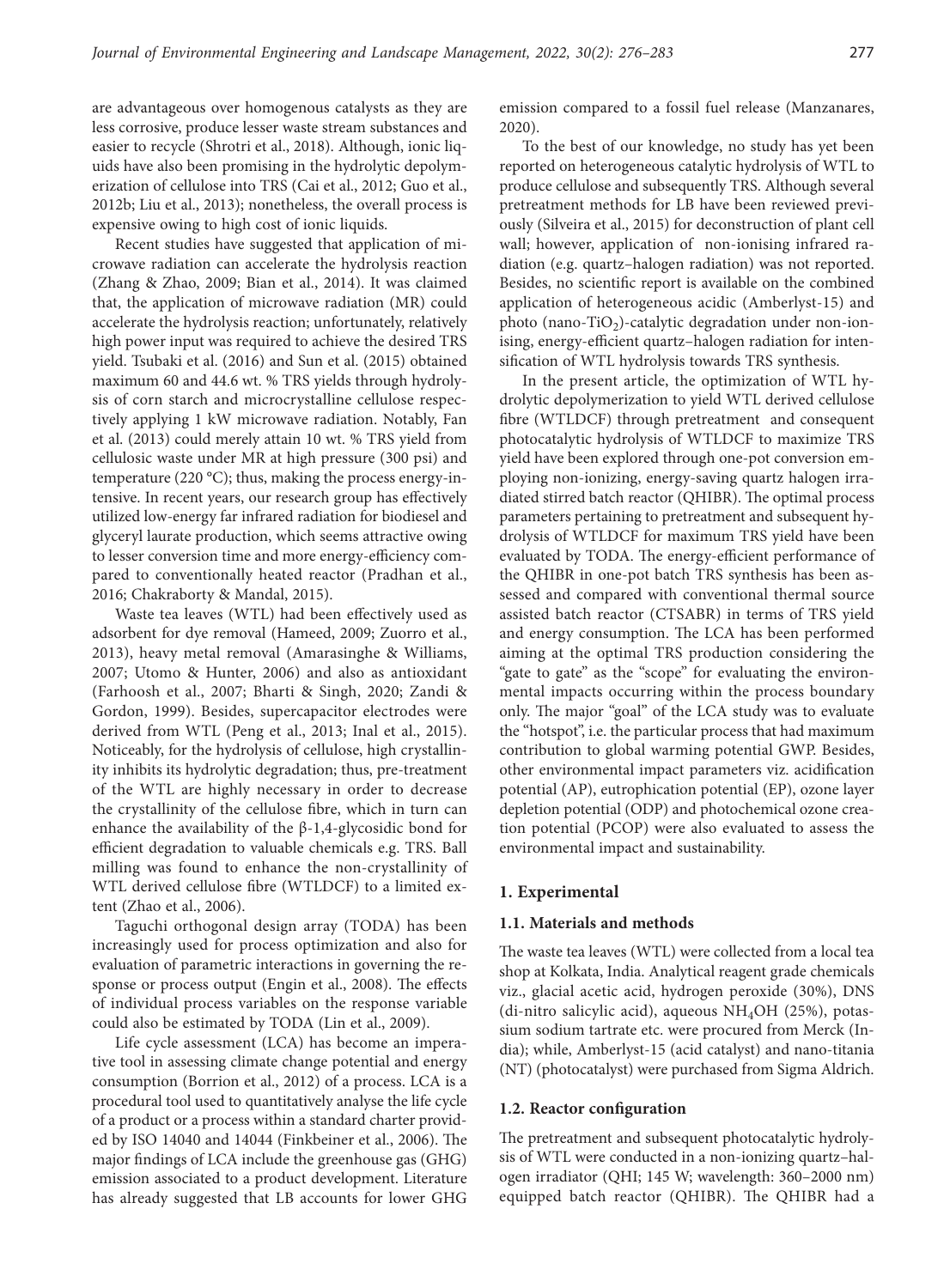250 ml three-necked round bottom flask which was fitted with a mechanical stirrer for mixing of the reaction mixture. The speed range of the stirrer was in the range of 200–1400 rpm. A thermocouple was fitted in the reactor in order to measure the temperature of the reaction vessel. A proportional-integral-derivative temperature controller was fitted to keep the temperature of the vessel at a desired magnitude. For comaparative hydrolysis performance analysis, an otherwise similar batch reactor setup was provided with a 500 W (immersed in a waterbath) electric coil as a conventional thermal source (herein after referred to as the conventional thermal source (CTS) assisted batch reactor (CTSABR)) instead of the QHI.

### **1.2.1. Extraction of cellulose fibers from WTL**

The WTL, collected from a local shop was washed thoroughly with deionized water and dried in a hot air oven at 80 °C. Ball milling of the WTL was performed in a stainless steel coated ball mill, equipped with three  $ZrO<sub>2</sub>$  balls for 3 h. Mechanical sieving was done to obtain WTL particle size –240+300 BSS. For the pretreatment, ball milled WTL were taken in a three-neck round bottom vessel and 8% aqueous ammonia solution was poured through a pippet, along with DI water. The pretreatment was performed in the QHIBR for 1 h where the rotational speed of the stirrer was kept at 400 rpm. After the specified time, the reaction vessel was flushed with nitrogen gas to remove the presence of any excess ammonia. The pretreated-WTL (PWTL) were obtained as filter cake and oven dried at 80 °C. After that, for the delignification process, the PWTL were taken in the QHIBR alongside deploying peracetic acid (99% glacial acetic acid: 30%  $H_2O_2 = 7:3$  v/v) with PWTL fibre to peracetic acid ratio of  $50:1(w/v)$  at 65 °C for 2 h. Next, the WTL derived cellulose fibres (WTLDCF) were obtained through filtration and thoroughly cleaned with DI water to remove the unreacted acid.

# **1.2.2. Photocatalytic Hydrolysis (PH) of WTLDCF**

For the PH reaction, measured amount of WTLDCF along with water and A15 and NT (1:1) were added in the QHIBR for specified time and temperature (Table 1). After the completion of the reaction the liquid product was separated from the catalyst and residual solid by vacuum filtration method. The filtrate was tested for the presence of TRS by standard DNS method. The PH was also carried out in the CTSAR by keeping all the parameters unaltered. This study was separately carried out to find out the influence of quartz-halogen irradiation on the photocatalytic depolymerization (hydrolysis) of cellulose and to check whether a non-conventional reactor was more energysaving than a conventional reactor or not.

## **1.2.3. Preparation of DNS for TRS yield estimation**

To prepare DNS solution, 125 mL of deionized (DI) water was taken and gradually 45.5 g of potassium sodium tartrate, 1.6 g 3,5-dinitrosalicylic acid and 65.5 mL 2N NaOH were added to it. The solution was then heated to 50 °C in a conventional water bath heater. Subsequently, 1.25 g phenol and 1.25 g sodium sulphite were mixed with the solution and stirred until uniform homogeneity was achieved. Next, the solution was cooled down to room temperature and 250 mL of DI water was added for dilution to obtain the final DNS solution (Miller, 1959).

### **1.3. Characterizations**

# **1.3.1. Compositions of WTL and WTLDCF**

The chemical compositions of WTL and WTLDCF were studied. For the compositional analysis of holocellulose i.e, cellulose and hemicellulose, WTL were treated with acidified aqueous sodium chlorite (NaClO<sub>2</sub>) to degrade the lignin fraction. The NaClO<sub>2</sub> solution was kept at a pH of 4 by mixing it with sulphuric acid  $(H_2SO_4)$ . The WTL fibers were mixed in a solution of 5 wt. %  $NaClO<sub>2</sub>$  at 60 °C for 1 h with a weight ratio of 1:15 WTL-to-NaClO<sub>2</sub> solution. The residue was then filtered from solution using vacuum filtration, thoroughly washed with lukewarm distilled water, and dried in a hot air oven at 60 °C. Next, the composition of cellulose was determined by soaking the holocellulose fraction for 24 h with 6 wt. % of potassium hydroxide solution at room temperature. After that, the sample was filtered, washed with distilled water, and oven-dried at 60 °C for 5 h. The hemicellulose content of the fibers was determined by subtracting the values of cellulose from that of holocellulose. The lignin content was determined by soaking the WTL for 1 h in 72 wt. %  $H<sub>2</sub>SO<sub>4</sub>$  solution at 30 °C. This method was followed according to Technical Association of the Pulp and Paper Industry (TAPPI) standard method T222. The mixture was diluted to 3%  $H_2SO_4$  and then kept for 2 h in reflux. The solid residue was filtered, washed using lukewarm distilled water, and oven-dried at 60 °C for 7 h. The processes were repeated for the WTLDCF to determine its cellulose, hemicellulose and lignin contents.

# **1.3.2. Estimation of TRS yield**

In order to determine the TRS yield obtained from the PH reaction, a mixture of 0.5 ml of DNS solution, 0.5 ml of the hydrolysate and 0.5 ml of DI water were mixed in a test tube and heated at 100 °C in a conventional water bath heater. After 5 min of heating time, the solution was cooled down to room temperature. Next it was diluted using 4 ml DI water at 1 l dilution factor. This solution was inspected in UV spectrophotometer to obtain an absorbance vs concentration of TRS standard curve of glucose at 540 nm wavelength (Figure 1).

The yield of TRS has been calculated using Equation  $(1)$ :

$$
TRS Yield = Mtrs \times \frac{MG - MW}{MW \times 100} \times 100 \%,
$$
 (1)

where: Mtrs (mg) is the mass and is calculated by Equation (2):

$$
Mtrs = Ctrs \times V \times DF,
$$
 (2)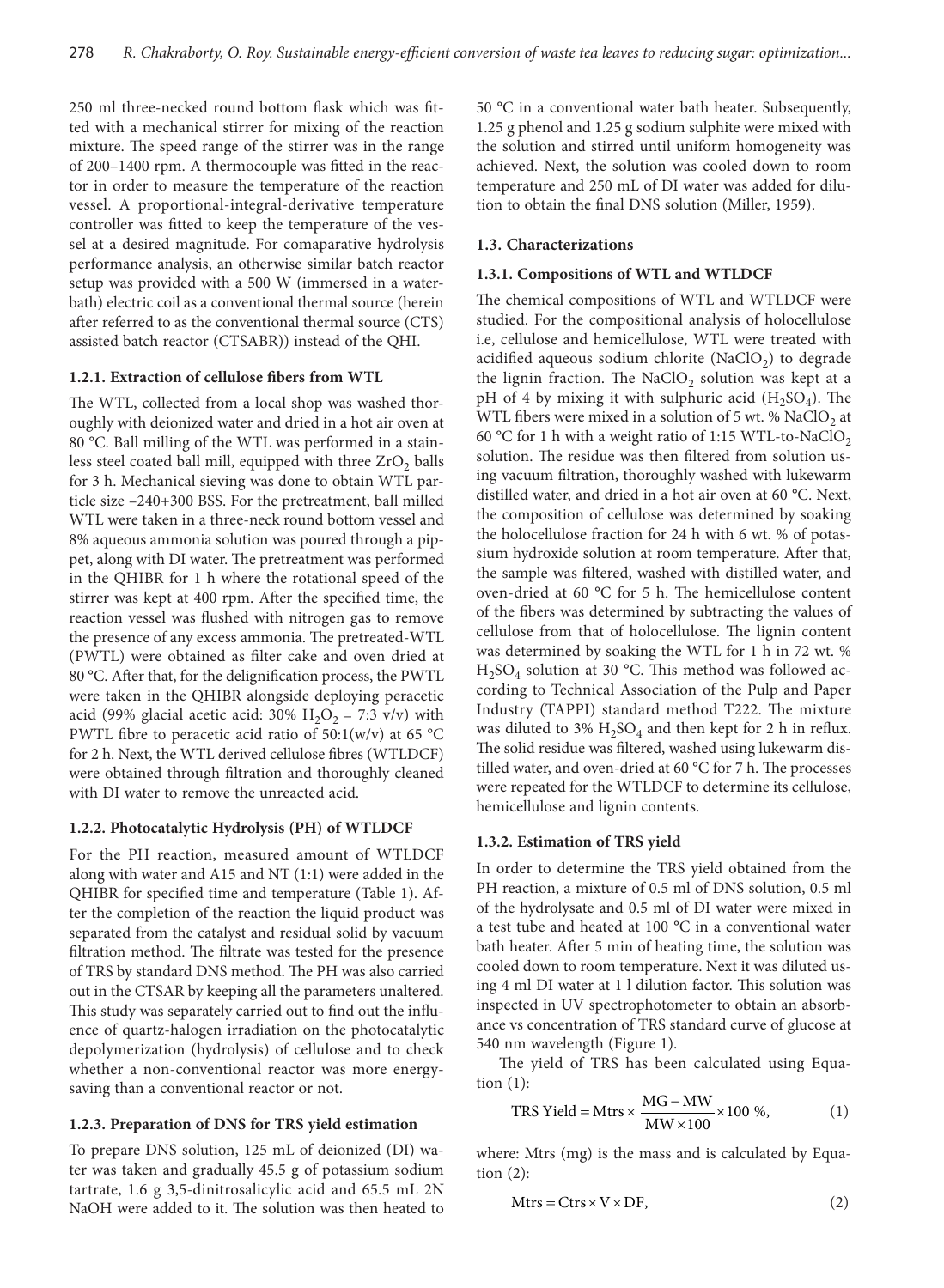where: Ctrs = Concentration of the product obtained from the calibration curve (Figure 1) (mg/ml);  $V =$  Reaction solution volume (ml);  $DF = Dilution factor = 11$ ;  $MG = Mo$ lecular weight of glucose monomer = 180; MW = Molecular weight of water = 18.



Figure 1. Standard calibration curve for determination of glucose concentration in hydrolysate

### **1.3.3. Experimental design and optimization**

To optimize the hydrolytic degradation reaction parameters, Taguchi orthogonal design array (TODA) has been employed (Radhakumari et al., 2014). The TODA was created in MINITAB software; wherein 4 self-governing parameters (Table 1) were considered that affected the process response (TRS yield). A 3 level 4 parameter experimental design was created which required to take only 9 experimental runs involving specific combinations of the important process parameters to predict the optimal parametric combinations corresponding to maximum TRS yield. Signal to noise ratio was calculated using TRS yield data for each batch experiment (Table 2).

### **1.4. Life cycle assessment**

Life cycle assessment (LCA) study has been carried out according to the ISO 14,040:2006 standards. The study consisted of 4 stages; viz. goal and scope of the process, life cycle inventory (LCI) analysis, impact assessment evaluation and environmental impact assessment interpretation. The environmental impact of any process can be assessed by LCA method. In the present work, the environmental indicators assessed have been: global warming potential (GWP), acidification potential (AP), eutrophication potential (EP), ozone layer depletion potential (ODP) and photochemical ozone creation potential (PCOP). The GWP is the indication of the equivalent amount of  $CO<sub>2</sub>$ liberated from the process. It is measured in kg of  $CO<sub>2</sub>$ equivalent. Acidification potential is the measure of the acidic effluent emitted from a process. It is measured in  $kg SO<sub>2</sub>$  equivalent. EP is the measure of aquatic pollution level by compounds of elements like nitrogen and phosphorus. It is measured using kg phosphate equivalent. ODP measures the amount of harmful pollutant emitted in a process that can cause the depletion of ozone layer. It is measured using kg of CFC11 equivalent. POCP measures amount of emission that can cause the formation of ground level ozone gas. It is measured in kg ethane equivalent. The method adopted in LCA is a "gate to gate" approach. The environmental impact occurring within the boundary of the process has been measured for the PH process.

# **1.4.1. Goal and scope of the study**

Boundary of a process is usually defined by the scope; between the two major types of boundaries, "gate to gate" approach is responsible for counting the impacts occurring within the boundary only. Goal of the study evaluates hotspot, which determines the particular process that is responsible for the highest amount of GWP emissions. Along with it, other environmental impact parameters such as AP, EP, ODP, and POCP have also been evaluated. Present study focused on the three major steps encompassing TRS synthesis; viz. pre-treatment, delignification and PH reaction (Figure 2). The sustainability analysis included environmental impact assessment only. Moreover, the treatment and emission of waste effluent streams were kept out of the scope for this work.



Figure 2. Block diagram of the overall process for environmental impact assessment using "gate to gate" approach

#### **1.4.2. Life cycle inventory (LCI)**

LCI is the study associated with the several input and output data analyses of a particular process in terms of mass and energy balances. Primarily Indian standard datasheets have been employed in modeling the present PH process. Furthermore, since the chemicals used in this process have been manufactured by Merck (a German company), remaining inventory datasheets are Germany standard.

#### **1.4.3. Environmental impact assessment**

OpenLCA professional software (Ecoinvent CML 2001 impact assessment method) has been employed for LCA. The following five impacts were assessed:

(1) Acidification potential (AP); (2) Eutrophication potential (EP); (3) Global warming potential (GWP); (4) Ozone depletion potential (ODP); (5) Photochemical ozone creation potential (POCP).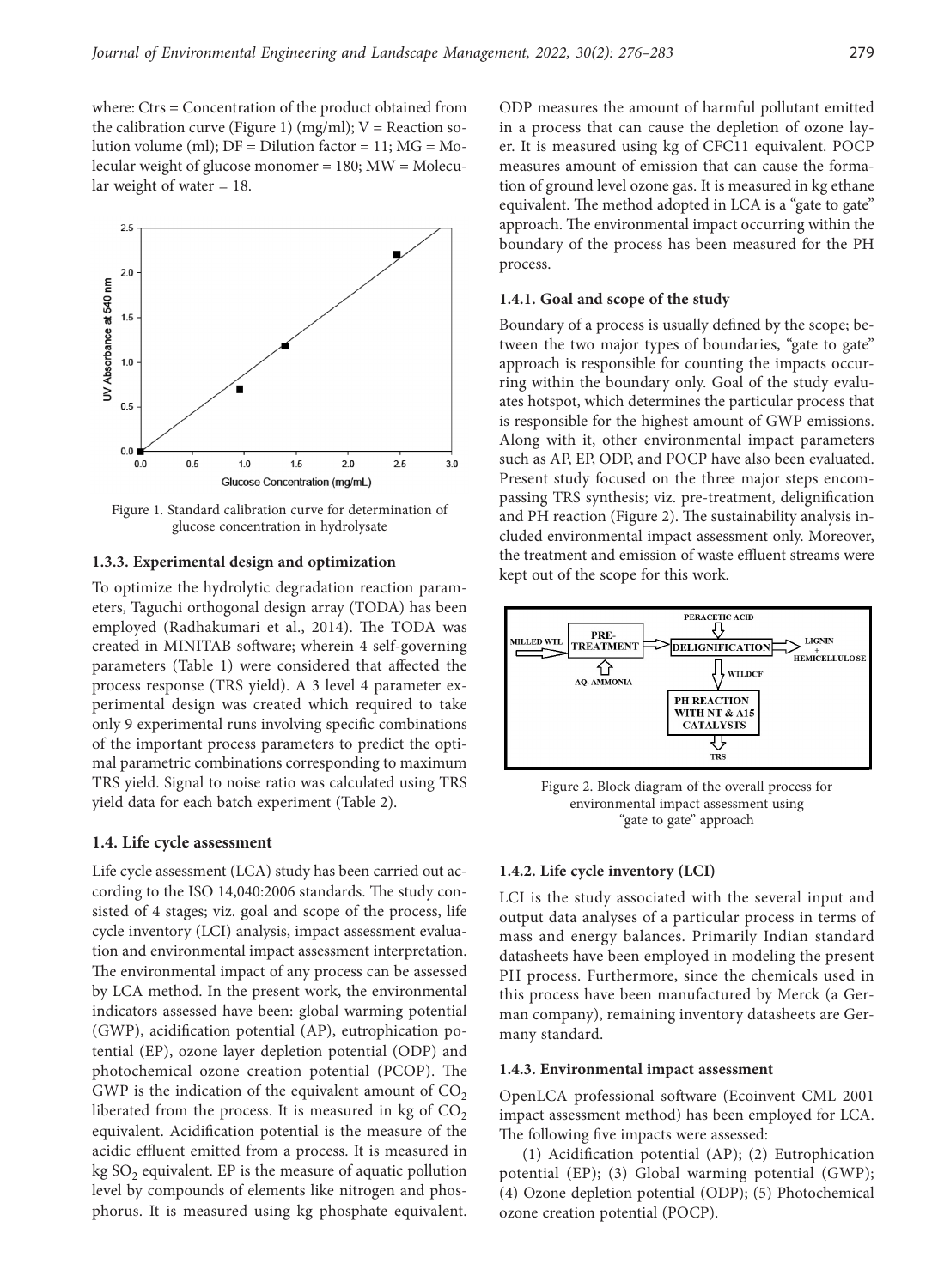# **2. Results and discussions**

# **2.1. Chemical composition analysis of the WTL and WTLDCF**

The chemical composition of WTL and WTLDCF were measured to analyze the holocellulose and lignin contents of the samples. Initial analysis evaluated that the WTL contained 18.7% cellulose, 62.4% hemicellulose and 19.2% lignin. The alkaline treatment of WTL with aqueous NH4OH (25%) eradicated its surface impurities and majority of the hemicellulose fraction. Furthermore, treatment of PWTL with peracetic acid, enhanced the delignification process. The 94.5% cellulose content in WTLDCF implied that the pre-treatment-delignification process was remarkably effective in increasing the cellulose fraction from 18.7 to 94.5%; while the hemicellulose and lignin contents were only 5.1% and 2.7% respectively. The significant removal of lignin and hemicellulose parts from WTL to produce WTLDCF could be ascribed to the severe deconstruction of WTL cell structure owing to severe stretching-bending vibrations of the WTL/PWTL underlying molecular bonds by virtue of strong penetration of the electromagnetic QHI through the pretreatment-delignification reaction mix.

# **2.2. TRS yield analysis**

From the graph depicted in Figure 1, the relation between UV absorbance at 540 nm and glucose concentration in mg/ml has been evaluated. For an absorbance of 11.6775 nm, the glucose concentration was found to be 13.5 mg/ml furthermore, using Equation (1), the yield percentage of glucose was found to be 66.825%.

### **2.3. Experimental design and optimum conditions**

Photocatalytic hydrolysis (i.e. depolymerization) reaction parameters (Table 1) were optimised in a 4 factor, 3 level TaODA to achieve the maximum yield of TRS. The 4 factors were:  $\mathcal{O}_T$  = PH reaction temperature (°C),  $\mathcal{O}_t$  = PH reaction time (min),  $\mathcal{O}_w$  = WTLDCF to water ratio,  $\mathcal{O}_{cc}$  = catalyst concentration (wt. %). Three levels are designated as  $L_1$ ,  $L_2$ ,  $L_3$  representing lower, middle and higher levels respectively.

Table 1. Self-governing process parameters for one-pot hydrolysis of WTLDCF

| Process<br>variable | $\mathcal{O}_T$ (°C) | $\mathcal{O}_t$ (min) | $\emptyset_{\rm w}$ | $\mathcal{O}_{\text{cc}}$ (wt. %) |
|---------------------|----------------------|-----------------------|---------------------|-----------------------------------|
|                     | 60                   | 20                    | 1:20                |                                   |
|                     | 70                   | 30                    | 1:30                | 7.5                               |
|                     | 80                   | 40                    | 1:40                | 10                                |

TODA was employed to optimize the process parameters pertaining to the hydrolysis of WTLDCF using A15- NT catalysts. The optimization was performed in MINIT-AB (v.16) software for windows 10, 64 bits. The optimization was performed in terms of yield of TRS %  $(\Omega_{RS})$  obtained from the PH reaction. Using the software, "signal to noise ratio" for each experimental run was evaluated corresponding to the  $\Omega_{RS}$  (Table 2).

|  | Table 2. Taguchi orthogonal design layout for photocatalytic |  |  |  |
|--|--------------------------------------------------------------|--|--|--|
|  | hydrolysis (PH) reaction                                     |  |  |  |

| Trial No. | $\mathcal{O}_{\mathrm{T}}$ (°C) | $\mathcal{O}_t$ (min) | $\emptyset_{\rm w}$ | $\mathcal{O}_{cc}$ (wt. %) | $\Omega_{RS}(\%)$ |
|-----------|---------------------------------|-----------------------|---------------------|----------------------------|-------------------|
| 1         | L1                              | L1                    | L1                  | L1                         | 47.25             |
| 2         | L1                              | L2                    | L2                  | L2                         | 56.14             |
| 3         | L1                              | L <sub>3</sub>        | L2                  | L <sub>3</sub>             | 64.59             |
| 4         | L2                              | L1                    | L <sub>3</sub>      | L2                         | 49.25             |
| 5         | L2                              | L2                    | L1                  | L <sub>3</sub>             | 58.23             |
| 6         | L2                              | L <sub>3</sub>        | L2                  | L1                         | 68.25             |
| 7         | L <sub>3</sub>                  | L1                    | L2                  | L <sub>3</sub>             | 45.33             |
| 8         | L <sub>3</sub>                  | L2                    | L <sub>3</sub>      | L1                         | 53.87             |
| 9         | L3                              | L3                    | L1                  | L <sub>2</sub>             | 63.84             |

### **2.4. Effects of time and reactor type on TRS yield**

To study the effect of batch time on TRS yield, the PH reaction was carried out over a range of time (10–70 min) keeping other parameters fixed at the TODA predicted optimized conditions; i.e. 70 °C, WTLDCF to water ratio of 1:30 (w/w) and 5 wt. % A15-NT catalyst concentration. The TRS yield vs time plot has been exhibited in Figure 3; which evinced that after 40 min of PH reaction time, max 68.25% TRS yield could be achieved in QHIBR. This could be attributed to the fact that beyond 40 min, consecutive reactions led to TRS degradation that eventually reduced net TRS yield beyond the threshold PH time. Notably, the CTSABR provided comparatively much lower (~51.50%) TRS yield within the same 40 min duration; this clearly manifested the supremacy of QHR over conventional heating method (employed in CTSABR) in terms of faster hydrolysis of cellulose into TRS. The intensified hydrolysis achieved in QHIBR could be principally attributed to the intense stretching and bending molecular shakings created by QHI that resulted in augmented molecular colissions.



Figure 3. Effect of hydrolysis time on TRS yield in CTSABR and QHIBR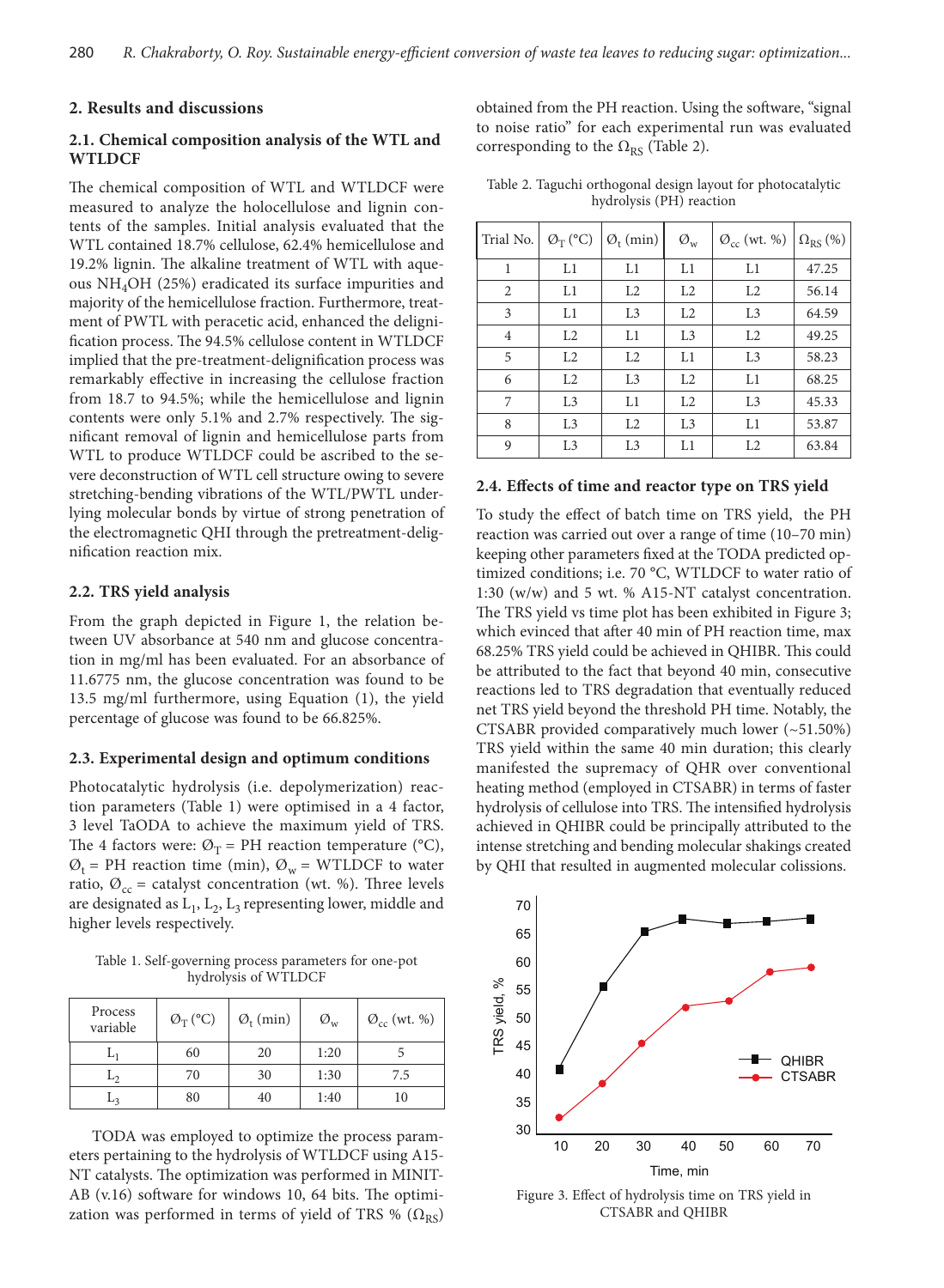# **2.5. Energy-efficiency and catalytic-efficacy**

In order to compare the energy-efficiency of the QHIBR with CTSAR, the hydrolysis experiments were carried out at the TODA predicted optimal condition. It was found that, in order to provide 68.25% maximum yield of TRS in 40 min hydrolysis time (Figure 3), QHIBR consumed 348 kJ of energy; whereas, the CTSABR could render only 51% TRS yield within the same time at the expense of much higher (1200 kJ) energy. From Figure 3, it could be further confirmed that the QHIBR would always render lower TRS yield over the entire range of time considered in the present study. Notably, QHI provided faster and more uniform heating and created intense molecular stretching and bending vibrations; thereby promoting rapid hydrolysis of WTLDCF towards augmented TRS yield. Besides, the use of NT catalyst could trigger photocatalytic actions under the electromagnetic radiation (i.e. QHI); however, the photocatalytic properties of NT couldn't be activated while using the CTS. Evidently, the combined effects of NT and QHI resulted in much superior TRS yield in QHIBR. Furthermore, it could be inferred that within the required 40 min hydrolysis time (corresponding to maximum TRS yield in QHIBR), the CTSABR consumed 244.8% more energy compared to the highly-efficient QHIBR.

The TRS yield could not reach 68.25% even after 70 min in CTSABR unlike the QHIBR (Figure 3). Notably, in both the reactors, A15 catalyst could provide the necessary Brønsted acidity for the hydrolysis of WTLDCF. However, in case of CTSABR no photon energy could be supplied to the hydrolysis mix, hence, the photocatalytic efficacy of the NT catalyst couldn't be triggered; therefore, rendering slower hydrolysis rate in comparison with QHI-BR (which is provided with photon source QIR). Evidently, in QHIBR, both Brønsted acidity of A15 catalyst and photocatalytic activities of NT catalyst could be exploited, while in case of CTSABR only the Brønsted acidity could be availed.

#### **2.6. LCA interpretation**

Table 3 presents the LCA outcomes deploying the "gate to gate" approach. From the data it could be concluded that the delignification step was responsible for the highest global warming potential of 1.425 kg  $\rm CO_2$  equivalent. The overall process contributed a total of 2.215 kg of  $CO<sub>2</sub>$ equivalent which was permissible. In terms of acidification potential, pretreatment and PH reaction steps contributed

the major values owing to the presence of nitrogen and sulphonate groups.



Figure 4. Percentage contributions of pretreatment, delignification and photocatalytic hydrolysis towards AP, EP, GWP, ODP and POCP

Figure 4 depicts a graphical representation of percentage contribution of each process, viz. pretreatment, delignification and photocatalytic hydrolysis towards AP, EP, GWP, ODP and POCP. The results indicate that all the five environmental impacts were within acceptable limit (Arctic Monitoring and Assessment Programme, 2004) to ascertain an ecofriendly process.

# **Conclusions**

The extraction of cellulose fibers from WTL and its subsequent hydrolysis into TRS using energy-efficient QHIBR has been found promising. The delignification process ensured the appreciable removal of lignin fraction. The combined acidic-photocatalytic hydrolysis process was found more energy-efficient (244.8% lower energy-consumption) in presence of non-ionizing quartz-halogen radiation in comparison with conventional thermal energy. The four independent process parameters viz., reaction time, reaction temperature, biomass to water ratio and catalyst concentration could be optimized by Taguchi orthogonal design array to render maximum TRS yield. Significantly, only 40 min was required to accomplish maximum TRS yield (68.25%) at optimized conditions in the QHIBR which was much higher compared to that (51%) obtained through CTSABR; exhibiting a faster and more proficient

Table 3. LCA outcomes for the overall process

|                 | AP<br>$\log SO_2$ equi.) | ЕP<br>(kg phos-phate equi.) | GWP<br>$(\text{kg CO}_2 \text{ equi.})$ | ODP<br>(kg R11 equi.) | POCP<br>(kg ethane equi.) |
|-----------------|--------------------------|-----------------------------|-----------------------------------------|-----------------------|---------------------------|
| Pre-treatment   | 4.09                     | 0.532                       | 0.123                                   | 5.76E-14              | 0.0303                    |
| Delignification | 2.651                    | 0.113                       | 1.425                                   | $3.23E - 13$          | 0.129                     |
| PH reaction     | 4.597                    | 0.343                       | 0.667                                   | 2.48E-13              | 0.0068                    |
| Total           | 11.338                   | 0.988                       | 2.215                                   | 6.286E-13             | 0.1661                    |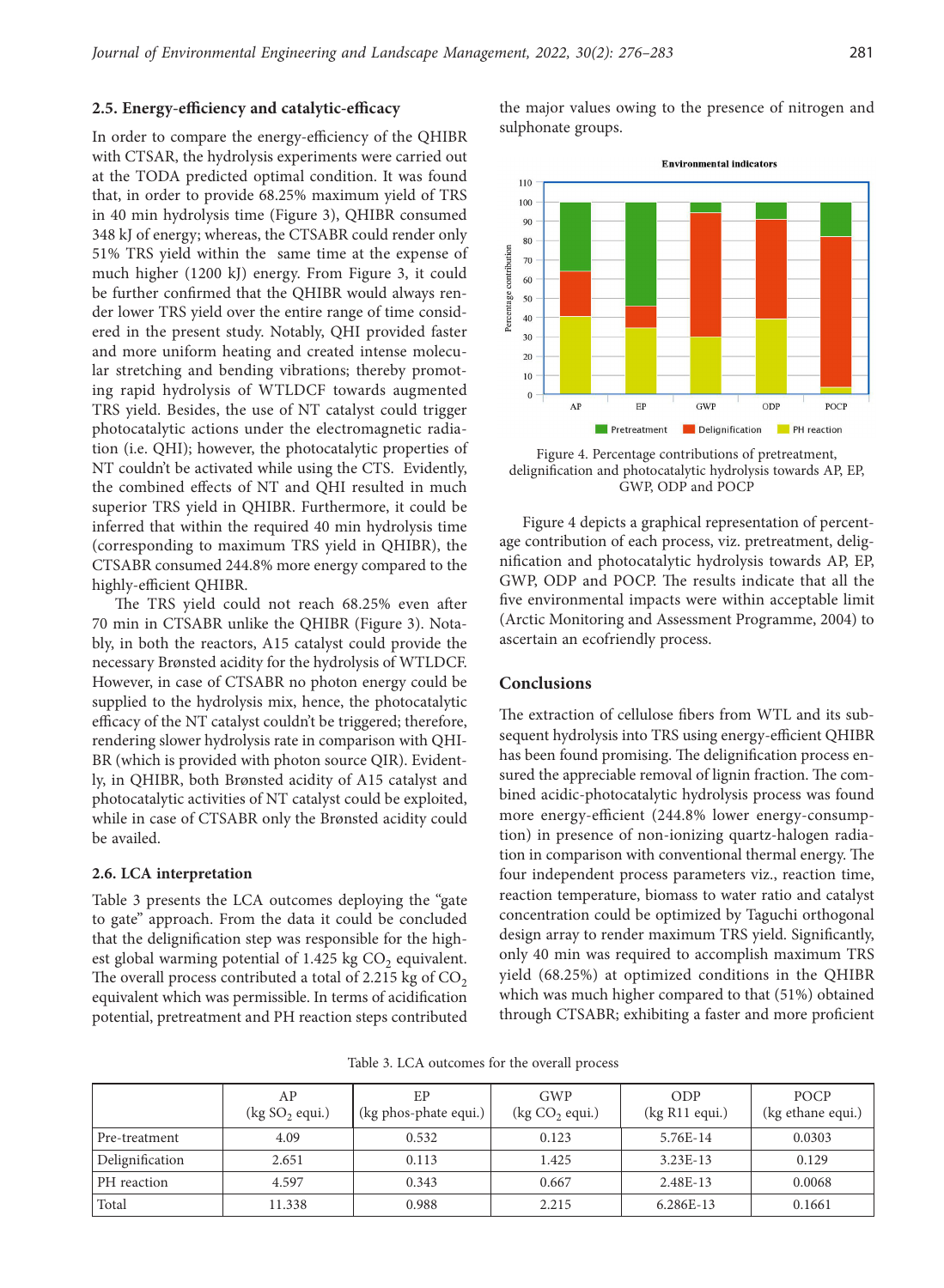process by QHIBR. The developed energy-efficient process for depolymerization of WTL towards synthesis of valuable platform chemicals, viz. WTLDCF and TRS is expected to be attractive for many potential biorefinery applications. The LCA of the production process has suggested that the overall process emission is at permissible measure based on product mass and quality. Thus, the developed overall waste tea leaves conversion process is energy-efficient and environmentally sustainable.

# **Acknowledgements**

This work was supported by DHESTBT (ST/P/S&T/4G-2/2018); Government of West Bengal, India) and RUSA 2.0 (Ref. No. R-11/316/19) Jadavpur University, India.

# **Disclosure statement**

The authors declare that they have no competing interests.

# **Authors' contributions**

Oindrila Roy conducted experiment, analyzed and interpreted the data and prepared the draft manuscript under the guidance of Rajat Chakraborty. Besides, Rajat Chakraborty designed and developed the reactor, conceptualised the entire research and provided overall guidance in writing and editing the manuscript. Rajat Chakraborty solely revised the final manuscript.

# **References**

- Amarasinghe, B., & Williams, R. (2007). Tea waste as a low cost adsorbent for the removal of Cu and Pb from wastewater. *Chemical Engineering Journal*, *132*, 299–309. <https://doi.org/10.1016/j.cej.2007.01.016>
- Arctic Monitoring and Assessment Programme. (2004). *Persistent toxic substances, food security and indigenous peoples of the Russian North* (Final Report). Oslo.
- Bharti, R., & Singh, B. (2020). Green tea (*Camellia assamica*) extract as an antioxidant additive to enhance the oxidation stability of biodiesel synthesized from waste cooking oil. *Fuel*, *262*, 116658. <https://doi.org/10.1016/j.fuel.2019.116658>
- Bian, J., Peng, P., Peng, F., Xiao, X., Xu, F., & Sun, R.-C. (2014). Microwave-assisted acid hydrolysis to produce xylooligosaccharides from sugarcane bagasse hemicelluloses. *Food Chemistry*, *156*, 7–13.

<https://doi.org/10.1016/j.foodchem.2014.01.112>

- Borrion, A., McManus, M., & Hammond, G. (2012). Environmental life cycle assessment of lignocellulosic conversion to ethanol: A review. *Renewable and Sustainable Energy Reviews*, *16*, 4638–4650. <https://doi.org/10.1016/j.rser.2012.04.016>
- Cai, H., Li, C., Wang, A., Xu, G., & Zhang, T. (2012). Zeolitepromoted hydrolysis of cellulose in ionic liquid, insight into the mutual behavior of zeolite, cellulose and ionic liquid. *Applied Catalysis B: Environmental*, *123*–*124*, 333–338. <https://doi.org/10.1016/j.apcatb.2012.04.041>
- Chakraborty, R., & Mandal, E. (2015). Fast and energy efficient glycerol esterification with lauric acid by near and far-infrared irradiation: Taguchi optimization and kinetics evaluation.

*Journal of the Taiwan Institute of Chemical Engineers*, *50*, 93– 99. <https://doi.org/10.1016/j.jtice.2014.12.024>

- Chheda, J. N., Huber, G. W., & Dumesic, J. A. (2007). Liquidphase catalytic processing of biomass-derived oxygenated hydrocarbons to fuels and chemicals. *Angewandte Chemie International Edition*, *46*(38), 7164–7183. <https://doi.org/10.1002/anie.200604274>
- Engin, A., Özdemir, Ö., Turan, M., & Turan, A. (2008). Color removal from textile dyebath effluents in a zeolite fixed bed reactor: Determination of optimum process conditions using Taguchi method. *Journal of Hazardous Materials*, *159*, 348– 353. <https://doi.org/10.1016/j.jhazmat.2008.02.065>
- Fan, J., De bruyn, M., Zhu, Z., Budarin, V., Gronnow, M., Gomez, L., Macquarrie, D., & Clark, J. (2013). Microwave-enhanced formation of glucose from cellulosic waste*. Chemical Engineering and Processing: Process Intensification*, *71*, 37–42. <https://doi.org/10.1016/j.cep.2013.01.004>
- Farhoosh, R., Golmovahhed, G., & Khodaparast, M. (2007). Antioxidant activity of various extracts of old tea leaves and black tea wastes (Camellia sinensis L.). *Food Chemistry*, *100*, 231–236. <https://doi.org/10.1016/j.foodchem.2005.09.046>
- Fatehi, P. (2013). Recent advancements in various steps of ethanol, butanol, and isobutanol productions from woody materials. *Biotechnology Progress*, *29*, 297–310. <https://doi.org/10.1002/btpr.1688>
- Finkbeiner, M., Inaba, A., Tan, R., Christiansen, K., & Klüppel, H. **(**2006). The new international standards for life cycle assessment: ISO 14040 and ISO 14044. *The International Journal of Life Cycle Assessment*, *11*(2), 80–85. <https://doi.org/10.1065/lca2006.02.002>
- Goswami, M., Meena, S., Navatha, S., Prasanna Rani, K., Pandey, A., Sukumaran, R., Prasad, R., & Prabhavathi Devi, B. (2015). Hydrolysis of biomass using a reusable solid carbon acid catalyst and fermentation of the catalytic hydrolysate to ethanol. *Bioresource Technology*, *188*, 99–102. <https://doi.org/10.1016/j.biortech.2015.03.012>
- Guo, F., Fang, Z., Xu, C., & Smith, R. (2012b). Solid acid mediated hydrolysis of biomass for producing biofuels. *Progress in Energy and Combustion Science*, *38*, 672–690. <https://doi.org/10.1016/j.pecs.2012.04.001>
- Guo, H., Qi, X., Li, L., & Smith, R. (2012a). Hydrolysis of cellulose over functionalized glucose-derived carbon catalyst in ionic liquid. *Bioresource Technology*, *116*, 355–359. <https://doi.org/10.1016/j.biortech.2012.03.098>
- Hameed, B. (2009). Spent tea leaves: A new non-conventional and low-cost adsorbent for removal of basic dye from aqueous solutions. *Journal of Hazardous Materials*, *161*, 753–759. <https://doi.org/10.1016/j.jhazmat.2008.04.019>
- Harris, E., & Kline, A. (1949). Hydrolysis of wood cellulose with hydrochloric acid and sulfur dioxide and the decomposition of its hydrolytic products. *The Journal of Physical and Colloid Chemistry*, *53*, 344–351. <https://doi.org/10.1021/j150468a003>
- Hassan, E., Mutelet, F., Moïse, J., & Brosse, N. (2015). Pretreatment of miscanthus using 1,3-dimethyl-imidazolium methyl phosphonate (DMIMMPh) ionic liquid for glucose recovery and ethanol production. *RSC Advances*, *5*, 61455–61464. <https://doi.org/10.1039/C5RA08946H>
- Inal, I., Holmes, S., Banford, A., & Aktas, Z. (2015). The performance of supercapacitor electrodes developed from chemically activated carbon produced from waste tea. *Applied Surface Science*, *357*, 696–703.

<https://doi.org/10.1016/j.apsusc.2015.09.067>

Lin, Y., Wang, A., Wang, D., & Chen, C. (2009). Machining performance and optimizing machining parameters of  $Al_2O_3$ -TiC